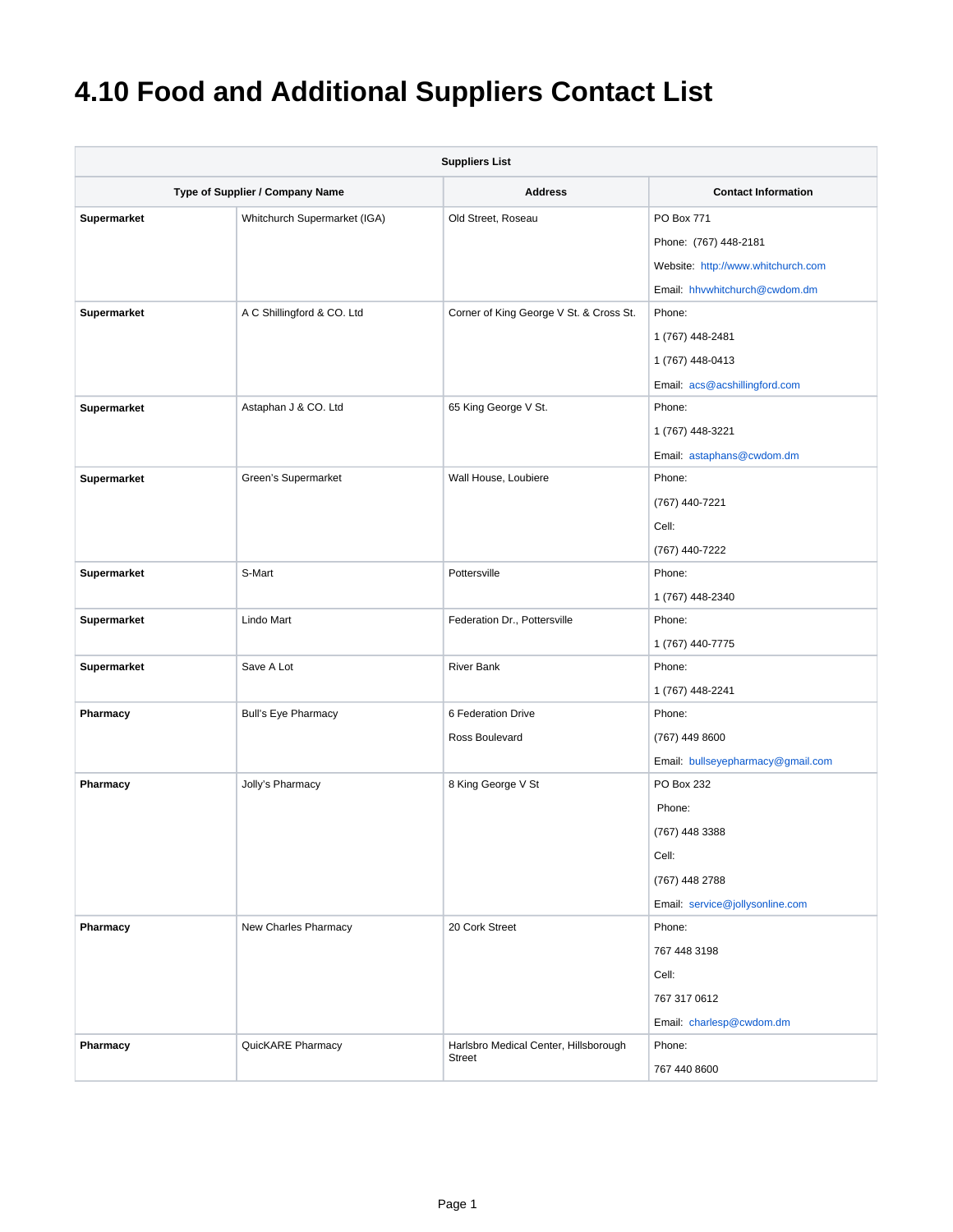| <b>Processing Company</b> | Benjo's Seamoss and Agro Processing | St. George                           | Phone:                               |
|---------------------------|-------------------------------------|--------------------------------------|--------------------------------------|
| (Beverage Drinks)         | Company Ltd                         |                                      | (767) 448 1650                       |
|                           |                                     |                                      | Mr. John Robin                       |
|                           |                                     |                                      | Email: benjoseamoss@cwdom.dm         |
| Accommodation             | Fort Young Hotel                    | Roseau                               | Phone:                               |
|                           |                                     |                                      | (767) 448 5000                       |
|                           |                                     |                                      | Website: www.fortyounghotel.com      |
|                           |                                     |                                      | Facebook: www.facebook.com/FortYoung |
|                           |                                     |                                      | Email: sales@fortyounghotel.com      |
| Accommodation             | La Flamboyant Hotel                 | Roseau                               | Phone:                               |
|                           |                                     |                                      | 440 7190                             |
|                           |                                     |                                      | Email: Laflamboyanthotel@cwdom.dm    |
| Accommodation             | Garraway Hotel                      | Roseau                               | Phone:                               |
|                           |                                     |                                      | (767) 449 8800                       |
|                           |                                     |                                      | Cell:                                |
|                           |                                     |                                      | (767) 449 8807                       |
|                           |                                     |                                      | Email: garraway@cwdom.dm             |
| <b>Bank Services</b>      | National Bank Of Dominica Ltd.      | Hillsborough Street, Box 271, Roseau | 767 448-4401 - 767 448-3982          |
|                           |                                     |                                      | ncbdom@cwdom.dm                      |
|                           |                                     |                                      | www.nbdominica.dm                    |
| <b>Bank Services</b>      | Royal Bank of Canada                | Bay Street P. O. Box 19, Roseau      | 767 448-2771 - 767 448-5398          |
|                           |                                     |                                      | rbcdominica@cwdom.dm                 |
|                           |                                     |                                      | www.royalbank.com                    |
| <b>Bank Services</b>      | Bank of Nova Scotia                 | Hillsborough Street Box 520, Roseau  | 767 448-5800 - 767 448-5805          |
|                           |                                     |                                      | bns.dominica@scotiabank.com          |
|                           |                                     |                                      | www.scotiabank.com                   |
| <b>Bank Services</b>      | First Caribbean International Bank  | Old Street P. O. Box 4, Roseau       | 767 448-2571 - 767 448-3471          |
|                           |                                     |                                      | info@firstcaribbeanbank.com          |
|                           |                                     |                                      | www.firstcaribbeanbank.com           |
| Taxi Services             | Nature Dominic Tours & Taxi         |                                      | Phone:                               |
|                           |                                     |                                      | (767) 446 6449                       |
|                           |                                     |                                      | Email: naturedominic@yahoo.com       |
| <b>Taxi Services</b>      | Nature Island Taxi Association      | 111 Bath Road, Roseau                | Phone:                               |
|                           |                                     |                                      | 767-448-1679                         |
|                           |                                     |                                      | Cell:                                |
|                           |                                     |                                      | 767-448-1679                         |
|                           |                                     |                                      | Email: nita@cwdom.dm                 |
| <b>Taxi Services</b>      | Patrick Foye Tours & Taxi services  | Portsmouth                           | Phone:                               |
|                           |                                     |                                      | 2355231                              |
|                           |                                     |                                      | Email: nodfay@hotmail.com            |
| <b>Taxi Services</b>      | Sheppee Taxi & Tours Services       | Roseau                               | Phone:                               |
|                           |                                     |                                      | +1 (767) 245 3942                    |
|                           |                                     |                                      | Email: sheppee@sheppeefuntours.com   |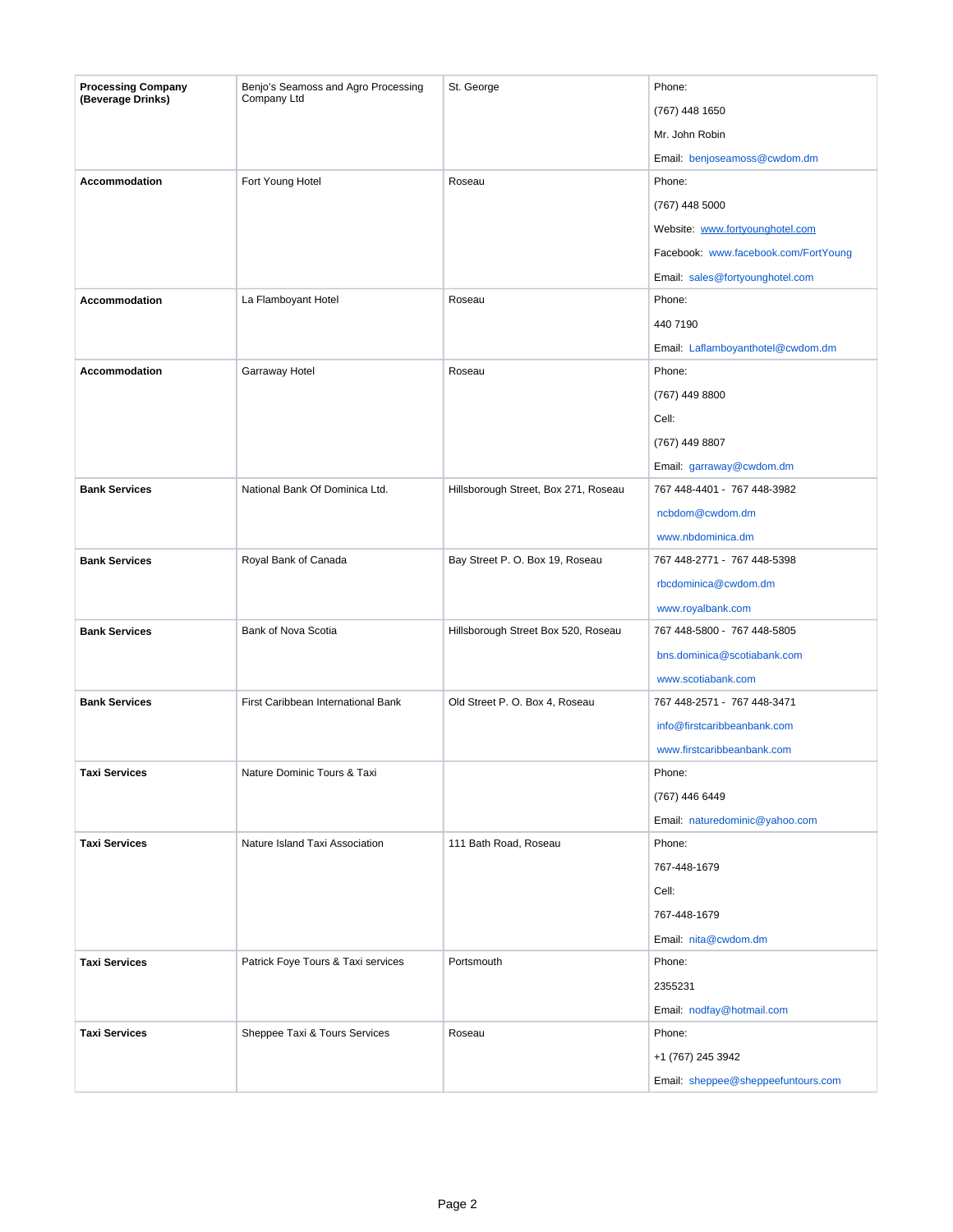| <b>Rental Vehicles Services</b> | <b>Island Car Rentals Ltd</b>   | Marigot and Roseau                                      | Phone:                                                          |
|---------------------------------|---------------------------------|---------------------------------------------------------|-----------------------------------------------------------------|
|                                 |                                 |                                                         | (767) 255-6844                                                  |
|                                 |                                 |                                                         | Cell:                                                           |
|                                 |                                 |                                                         | (767) 255-6867                                                  |
|                                 |                                 |                                                         | Email: manager@islandcar.dm                                     |
| <b>Rental Vehicles Services</b> | Garraway Car Rental             | 17 Old Street, P.O. Box 1623, Roseau                    | Phone:                                                          |
|                                 |                                 |                                                         | 767-448-2891                                                    |
|                                 |                                 |                                                         | Website: http://www.avirtualdominica.com<br>/garrawaycarrental/ |
|                                 |                                 |                                                         | Email: garrawaye@cwdom.dm                                       |
| <b>Rental Vehicles Services</b> | Valley Rent-A-Car               | Goodwill Road, Roseau                                   | Phone:                                                          |
|                                 |                                 |                                                         | (767) 448 3233                                                  |
|                                 |                                 |                                                         | Cell:                                                           |
|                                 |                                 |                                                         | 767-275-1310                                                    |
|                                 |                                 |                                                         | Website: http://www.valleyrentacar.com                          |
|                                 |                                 |                                                         | Email: valley@cwdom.dm                                          |
| <b>Rental Vehicles Services</b> | <b>AVIS Car Rental Dominica</b> | <b>Bath Estate Resettlement</b>                         | Phone:                                                          |
|                                 |                                 |                                                         | +1 767-440-9461                                                 |
|                                 |                                 |                                                         | Email: sunshinecar@cwdom.dm                                     |
| <b>Rental Vehicles Services</b> | Courtesy Car Rental             | 10 Winston Lane, Goodwill                               | Phone:                                                          |
|                                 |                                 |                                                         | (767) 448-7763                                                  |
|                                 |                                 |                                                         | Cell:                                                           |
|                                 |                                 |                                                         | (767) 235-7763                                                  |
|                                 |                                 |                                                         | Email: courtesyrental@cwdom.dm                                  |
| <b>Rental Vehicles Services</b> | Earth Dreams Car Rental         |                                                         | Phone:                                                          |
|                                 |                                 |                                                         | 1 (767) 614-8146                                                |
|                                 |                                 |                                                         | Cell:                                                           |
|                                 |                                 |                                                         | 1 (767) 277-5777                                                |
|                                 |                                 |                                                         | Email: earthdreams.rental@gmail.com                             |
| <b>Furniture and appliances</b> | J Astaphan & Co Ltd             | 65 King George V Street, Roseau, Saint<br>George Parish | Phone:                                                          |
|                                 |                                 |                                                         | 1 (767) 448-3221                                                |
|                                 |                                 |                                                         | Email: astaphans@cwdom.dm                                       |
| Media (website/radio)           | DA Vibes Inc                    |                                                         | Phone:                                                          |
|                                 |                                 |                                                         | 767 440 8152                                                    |
|                                 |                                 |                                                         |                                                                 |
|                                 | Wice Q95                        | Hanover Street, Roseau                                  | Email: davibes@cwdom.dm<br>Phone:                               |
| Media (radio)                   |                                 |                                                         | 767 448 5822                                                    |
|                                 |                                 |                                                         | Cell:                                                           |
|                                 |                                 |                                                         |                                                                 |
|                                 |                                 |                                                         | 767 449 1095                                                    |
| Media (radio)                   | <b>DBS Radio</b>                | Victoria Street, Roseau                                 | Email: feedback@Q95fmradio.com<br>Phone:                        |
|                                 |                                 |                                                         | 767 448 3282                                                    |
|                                 |                                 |                                                         | Cell:                                                           |
|                                 |                                 |                                                         |                                                                 |
|                                 |                                 |                                                         | 767 448 3283                                                    |
|                                 |                                 |                                                         | Email: dbsmanager@dbcradio.net                                  |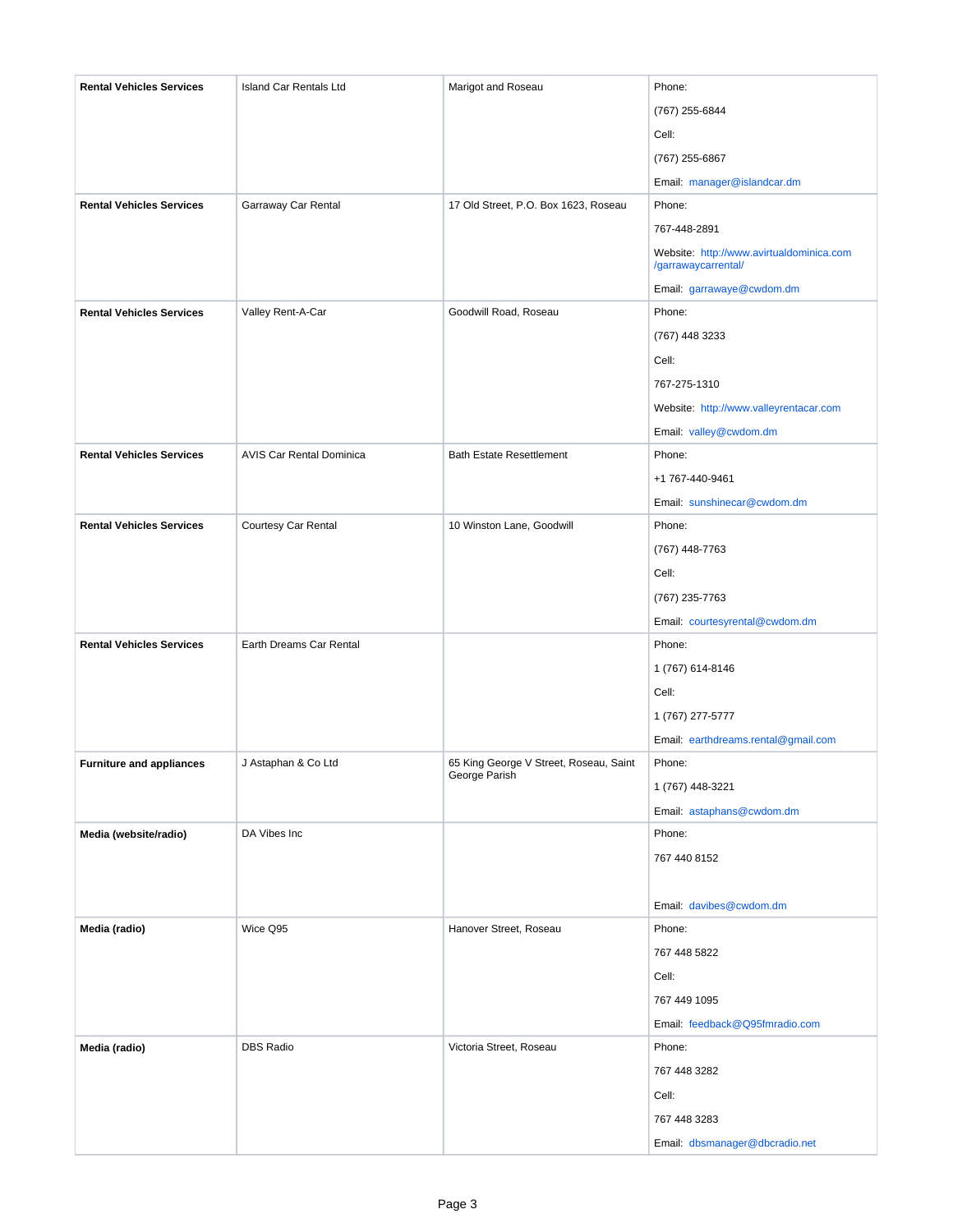| Media (website)                                   | Dominica News Online                   | 9 Great Malborough Street, NDFD Mall -  | Phone:                                |
|---------------------------------------------------|----------------------------------------|-----------------------------------------|---------------------------------------|
|                                                   |                                        | Unit 4                                  | 767 275 3252                          |
|                                                   |                                        |                                         | Cell:                                 |
|                                                   |                                        |                                         | 767 275 3196                          |
|                                                   |                                        |                                         | Email: dominicanewsonline@gmail.com   |
| Media (radio)                                     | Roots FM                               | Rodney Street, Portsmouth               | Phone:                                |
|                                                   |                                        |                                         | 767 245 3370                          |
|                                                   |                                        |                                         | Email: abraham@rootsfmradio.com       |
| Media (newspaper)                                 | The Chronicle                          | Loubiere, Saint George Parish, Dominica | Phone:                                |
|                                                   |                                        |                                         | (767) 448 7887                        |
|                                                   |                                        |                                         | Cell:                                 |
|                                                   |                                        |                                         | (767) 448 7802                        |
|                                                   |                                        |                                         | Email: thechronicle@cwdom.dm          |
| Media (radio)                                     | Voice of Life                          | Loubiere                                | Phone:                                |
|                                                   |                                        |                                         | 767 448 7017                          |
|                                                   |                                        |                                         | Email: managervolradio@gmail.com      |
| Media (newspaper)                                 | The Sun                                | 50 Independence Street                  | Phone:                                |
|                                                   |                                        |                                         | 767 448 4501                          |
|                                                   |                                        |                                         | Email: info@sundominica.dm            |
| <b>Water and Sewerage Services</b>                | Dominica Water and Sewerage            | High St.                                | Phone:                                |
|                                                   | Company (DOWASCO)                      |                                         | 767-448-4811                          |
|                                                   |                                        |                                         | Cell:                                 |
|                                                   |                                        |                                         | 767-448-5813                          |
|                                                   |                                        |                                         | Email: dowasco@cwdom.dm               |
| <b>Electricity Services</b>                       | Dominica Electricity Services (DOMLEC) | 18 Castle Street                        | Phone:                                |
|                                                   |                                        |                                         | 1 (767) 448-2681                      |
|                                                   |                                        |                                         | Cell:                                 |
|                                                   |                                        |                                         | 1 (767) 448-5397                      |
|                                                   |                                        |                                         | 1 (767) 255-6000                      |
|                                                   |                                        |                                         | Email: support@domlec.dm              |
| <b>Shipping Company</b>                           | <b>Tropical Shipping</b>               | Woodbridge Bay Fondcole                 | Phone: 4481744                        |
| <b>Shipping Company</b>                           | Geest Line Ltd                         | Old Street Box 771 Roseau               | Whitchurch H H V & Co Ltd             |
|                                                   |                                        |                                         | Phone: 4482181                        |
| <b>Shipping Company</b>                           | CMA-CGM                                | Old Street Box 771 Roseau               | Whitchurch H H V & Co Ltd             |
|                                                   |                                        |                                         | Phone: 4482181                        |
| <b>Shipping Agent and Custom</b><br><b>Broker</b> | <b>Element Agencies</b>                | Woodbridge Bay Fondcole                 | Phone: 4486666 / 2356666              |
| <b>Shipping Agent and Custom</b><br><b>Broker</b> | Beverly's Shipping                     | Bay St Portsmouth                       | Phone: 4454291                        |
| <b>Shipping Agent and Custom</b><br><b>Broker</b> | <b>Wyllis Services</b>                 | Deep Water Harbour,                     | Phone (767) 448-3911 / (767) 448-4528 |
|                                                   |                                        |                                         | wyllisserv@gmail.com                  |
| <b>Shipping Agent and Custom</b><br><b>Broker</b> | Shillingford A.C & Co. Ltd.            | King George V Street                    | Phone (767) 448-2481                  |
|                                                   |                                        |                                         | (767) 448-6681                        |
|                                                   |                                        |                                         | acs@acshillingford.com                |
|                                                   |                                        | Bay St Portsmouth                       | Phone: 4454291                        |
| <b>Shipping Agent</b>                             | Beverly's Shipping                     |                                         |                                       |